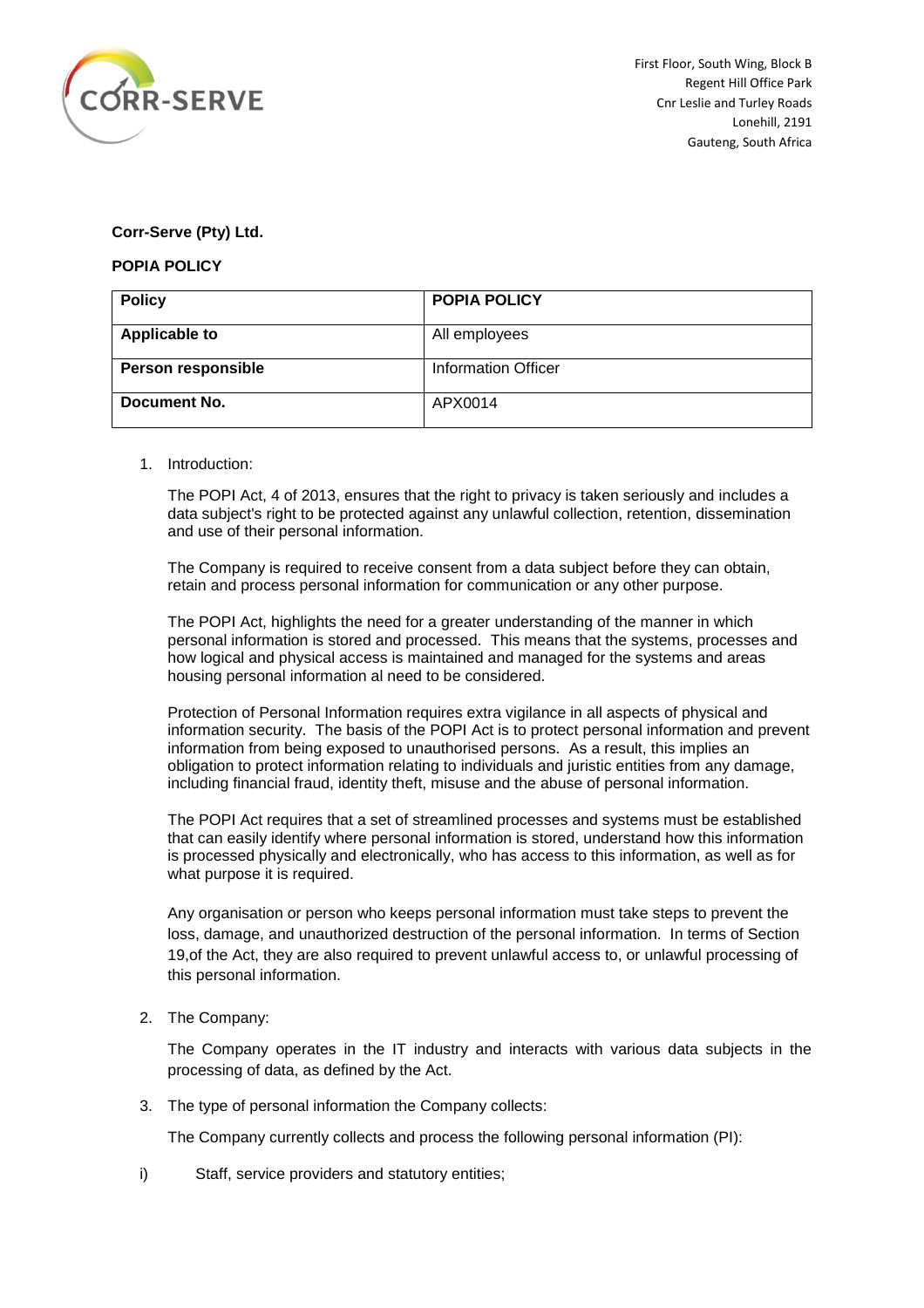

First Floor, South Wing, Block B Regent Hill Office Park Cnr Leslie and Turley Roads Lonehill, 2191 Gauteng, South Africa

- ii) Special Personal Data: staff and service providers.
- 4. How personal information is collected and what it is used for:
	- 4.1 Most of the personal information processed is provided directly by the Data
		- Subject, for one of the following reasons:
		- 4.1.1 Management of the employment relationship;
		- 4.1.2 Management of the operational/production process;
		- 4.1.3 Management of service levels and contractual requirements;
		- 4.1.4 Management of the statutory requirement processes.
	- 4.2 This information may be shared with: 4.2.1 Data Subject.
- 5. Processing Personal Information:

Processing of Personal Information is conducted in terms of the Protection of Personal Information Act (POPIA), and consists of the following:

- 5.1 The data subject or a competent person where the data subject is a child, may consent to the processing.
- 5.2 A data subject has the right to withdraw his/her consent;
- 5.3 The processing is necessary to carry out actions for business;
- 5.4 The processing complies with an obligation imposed by law on the business;
- 5.5 The processing protects a legitimate interest of the data subject;
- 5.6 The processing is necessary for pursuing the legitimate interests of the business or of a third party to whom the information is supplied.

Any person processing personal information on behalf of an employer must have the necessary authorization from the employer to do so. They must also treat the personal information as confidential and not share this information without the following the required processes. (section 20). The person must have a written contract with the Company in which they are specifically obliged to maintain the integrity and confidentiality of the personal information and to implement the established safeguards against identified risks.

Employment contracts, of administrative staff, data capturers and for any employee who deals with personal information, in order to ensure that these requirements are met, will be updated.

6. Personal information is stored:

Information is securely stored as follows:

- 6.1 All risks must be identified and then safeguards must be established and maintained against these risks. Regular verification that the safeguards are being effectively implemented is required. Safeguards are to be updated in response to any new risks or identified deficiencies in existing safeguards.
- 6.2 In terms of Section 21(2), the employee also has an obligation to notify the Company immediately if they believe that there has been a data breach.
- 6.3 In the event of a breach and personal information has been accessed or acquired by any unauthorized party the responsible party (Information Officer) is required to notify the Information Regulator, and the data subject needs to receive formal notification off this fact. The notification to the data subject must be provided with extreme haste and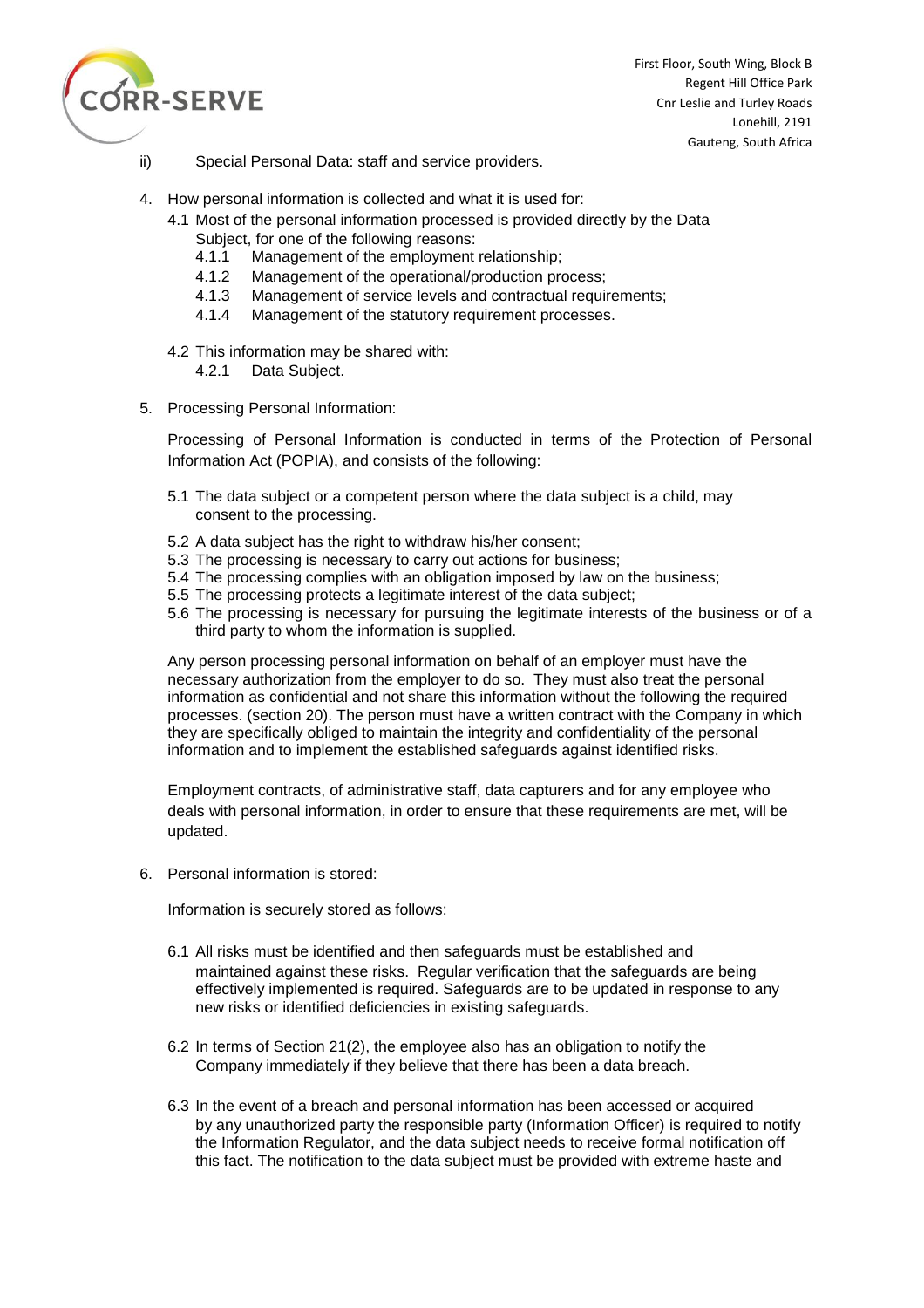

with sufficient information to allow the subject to protect themselves against the possible consequences of the personal information falling into the wrong hands.

6.4 Information is kept for the periods as indicated in the Retention Policy.

6.5 Information is disposed of by the Information Officer in accordance with the Data Destruction Policy.

- 7. Data protection rights:
	- 7.1 A data subject is entitled to access personal data by sending a written request to the Information Officer.
	- 7.2 A fee may be charged for this service as set out in terms of the Popi Act.
	- 7.3 On request personal data may be corrected or supplemented.
	- 7.4 Requests for the destruction of personal data will be considered in light of any other laws or regulations prohibiting the destruction of that data.
	- 7.5 The Company has one month to respond to any request.
	- 7.6 Everyone has the right to enquire as to whether somebody or an entity has their personal information on record. The enquiring party must provide proof of identity and the requested information must be provided to the data subject free of charge. To establish what this information consists of and whether this information has been disseminated to any third parties, payment may be required. Access to this information is also subject to the Promotion of Access to Information Act.
	- 7.7 Everyone has the right to have their personal information corrected or deleted if it is inaccurate, irrelevant, excessive, dated or misleading, or if it has been obtained unlawfully, or if the responsible party is no longer authorized to retain the information.
- 1. Special Personal Information

Section 26 of the POPI Act creates a special category of personal information called "special personal information". This relates to religious or philosophical beliefs, race or ethnic origin, trade union membership, political persuasion, health or sex life or biometric information. Also included in this category is information relating to the alleged commission of any offence or any proceedings in respect of any offence allegedly committed and the outcome of such proceedings.

Failure to obtain consent makes processing this special personal information strictly prohibited, unless

- 1.1. it is necessary by law;
- 1.2. or is done for historical, statistical or research purposes;
- 1.3. or the information has been deliberately made public by the subject.

There are limited exceptions to the prohibition against the processing of "special personal information". Details of such exceptions are set out in the Act.

Special rules apply to the processing of personal information of children. (section 35) These rules are set out in the Act.

The Information Regulator has the power to grant exemptions to allow people to process personal information without complying with the Act if the public interest outweighs the subject's rights of privacy or where there is a clear benefit to the subject. Such exemptions